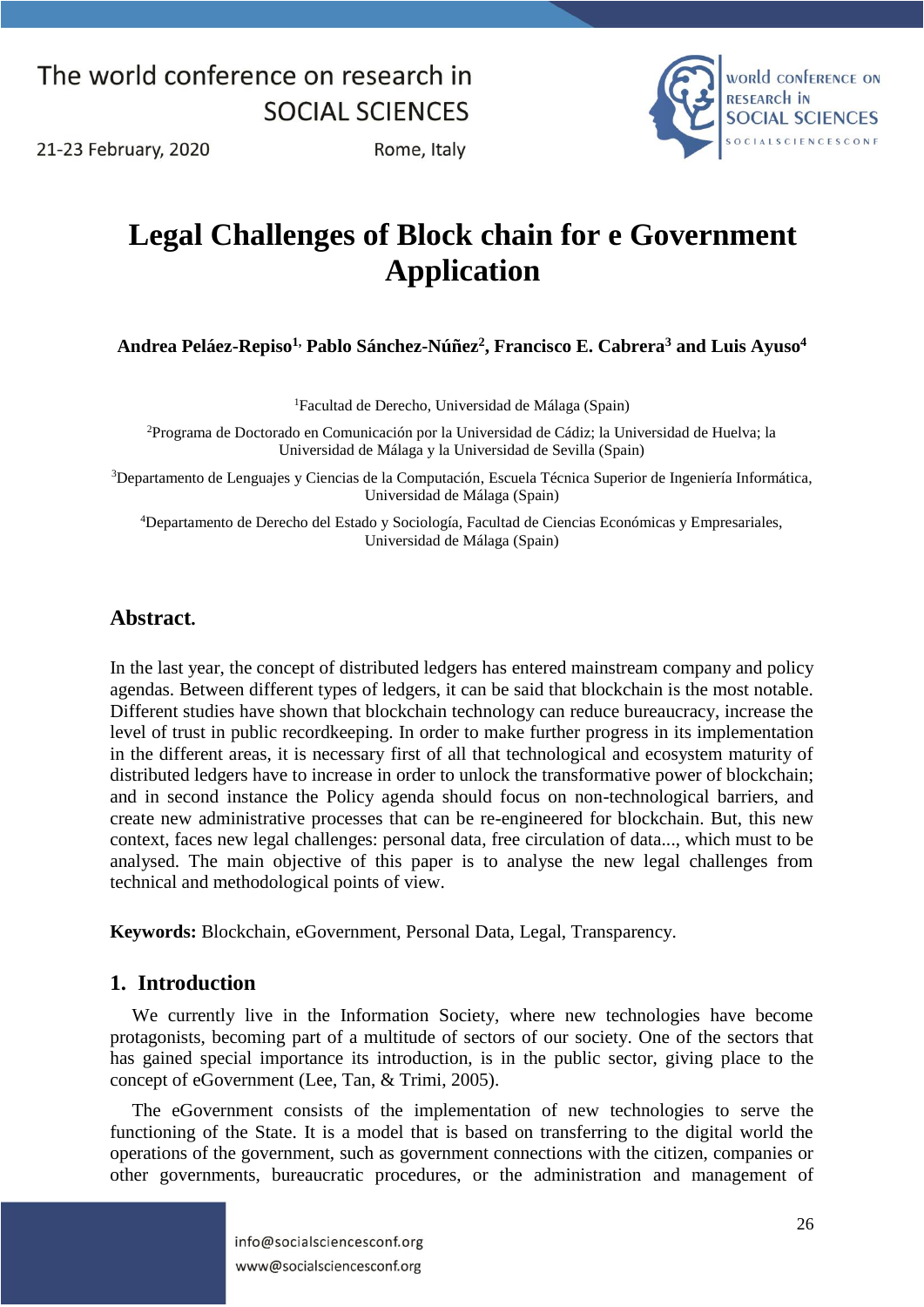

21-23 February, 2020

Rome, Italy

documents under the responsibility of the State (Harrison et al., 2012; Napoli & Karaganis, 2010). These efforts are made with the goal of increasing transparency, preventing fraud, increasing the participation of citizens in controlling the actions of the administration, as well as achieving greater efficiency in Public Administration, streamlining processes and reducing costs (Wallace, 2018).

In order to make this possible, it is necessary to have a support for its application, based on computer architectures. One of the most novel and revolutionary architectures that currently responds to these needs is Blockchain technology, also known as chain of blocks (Ølnes, Ubacht, & Janssen, 2017).

The Blockchain technology provides a database formed by a decentralized and distributed network, it is like a book of records, in which thousands of users are connected through their computers, which have access to the registered information and have an unalterable copy of that record (Alexopoulos, Charalabidis, Androutsopoulou, Loutsaris, & Lachana, 2019). It is also a network that allows numerous transactions to be carried out without the need for intermediaries or any higher authority (Tasatanattakool & Techapanupreeda, 2018).

But as with any new technology, it must comply with regulations in order to protect the rights of citizens. This presents a problem as Blockchain is very recent and, to the best of the authors knowledge, there is no regulation has been made with this technology in mind, therefore it must adapt to existing regulations (Franciscon et al., 2019; Niranjanamurthy, Nithya, & Jagannatha, 2019).

The blockchain technology implies that information is decentralized, and many people have access to it, causing legal consequences in terms of data protection, which must be studied in order to work on possible solutions (M. Finck, 2018).

The objective of this work is to analyse the legal aspects that Blockchain must comply with, and some which are not mandatory, in its implementation as part of an eGovernment application, with regards to the legal aspects of private information protection. To this end, the work has been organized as follows: in the second section a background is presented, and the uses of blockchain for Digital Government are introduced, as well as the legal framework of application in this topic. In this work, we are going to consider the Legal Framework of the European Union as it is one of the most advanced, and subsequently the Spanish regulation is applied, as an example of the concretion of a legal framework. In the third section a legal analysis is carried out, and the work ends with the conclusions.

#### **2. Background**

#### **2.1 Blockchain for Digital Government**

Blockchain is one of the most interesting information technologies at present and has been highlighted by the World Economic Forum as one of the main emerging technologies. Etymologically speaking, Blockchain is an English term derived from the concept of "chain of blocks" that it employs for the storage of information, which is a rather unconventional approach for data storage designed to make the society more transparent and more truthful.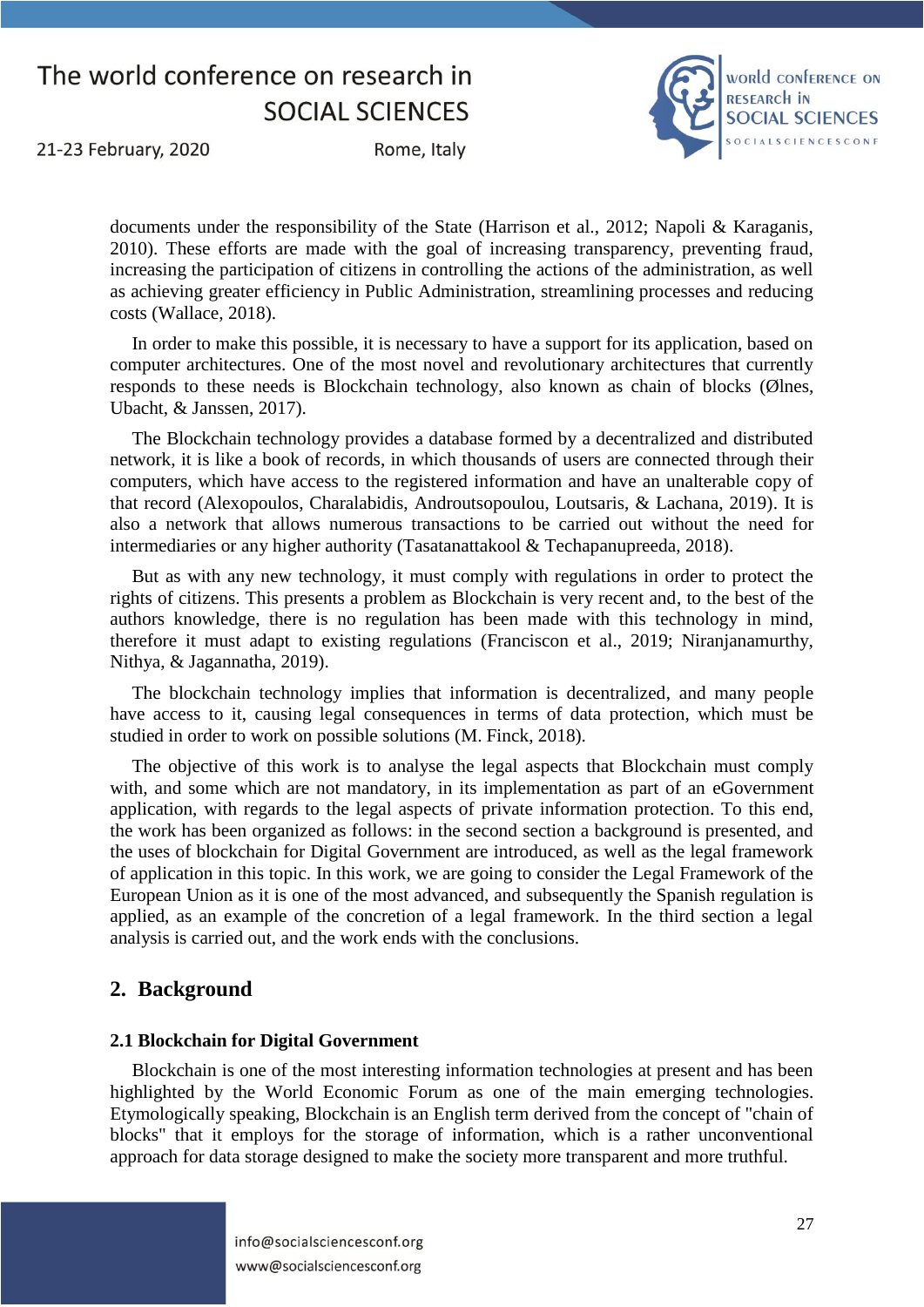

21-23 February, 2020

Rome, Italy

The Blockchain model was defined in 2008 by Satoshi Nakamoto and this revolutionary system was rapidly applied in the crypto currency, in his paper entitled "Bitcoin, A peer to peer Electronic Cash system", it was described it as a peer-to-peer system, through which crypto currencies could be executed safely. Since then, the applications of this new technology have evolved, and today it is considered one of the most innovative, and its application to numerous sectors of society is the object of study (Legerén-Molina, 2019).

Through this system we can store information and carry out transactions without intermediaries, all thanks to the characteristics it presents:

- 1. It is a decentralized network. The transactions made are automatically recorded a copy in each node in each device of the user connected to the network. Therefore, a multitude of people will have access to this information, being able to verify that it has been carried out and checking that there is no attempt of alteration. This feature provides security, as it makes hacking almost impossible and impractical, as it would require thousands of computers and would spend a lot of energy and money trying to eliminate the copy of each user. So, you would spend more than you could get by hacking the system. In addition, this feature would also provide transparency, as users know in real time, every transaction or information entered into the system (Rizal Batubara, Ubacht, & Janssen, 2019). However, in the legal field, this feature has consequences with respect to data protection regulations (Porxas & Conejero, 2018).
- 2. Immutability. The information you enter cannot be deleted or modified. Only information can be added. On the one hand this feature prevents fraud, prevents any manipulation. If an attempt is made to modify data contained in an already validated block, it would cause the Hash to be changed and consequently that of the following blocks as a domino effect. This would be detected by the participating nodes or users and the string would be invalidated. On the other hand, the immutability of the entered information, in combination with the its ease of access by everyone, generates more legal consequences with respect to the Personal Data Protection legislation (Legerén-Molina, 2019).
- 3. Absence of intermediaries. The certification and security of documents are not given by a notary or a superior institution, they are given by the users. From this characteristic a greater flexibility in the system is acquired, reducing costs and time in procedures.

The users that can be found in the network are of two types, on the one hand, there are the users, who want to use the network, make transactions and exchange information, and on the other, there are the miners, who create the blocks where the information is stored. The latter create the blocks from mathematical operations and then add them to the chain where users validate, and if it is correct begins to replicate in all nodes. In this way the miners charge for their services (Dolader Retamal, Bel Roig, & Muñoz Tapia, 2017).

Regarding the functions that can be performed, in addition to its registration function, by storing information, also allows us: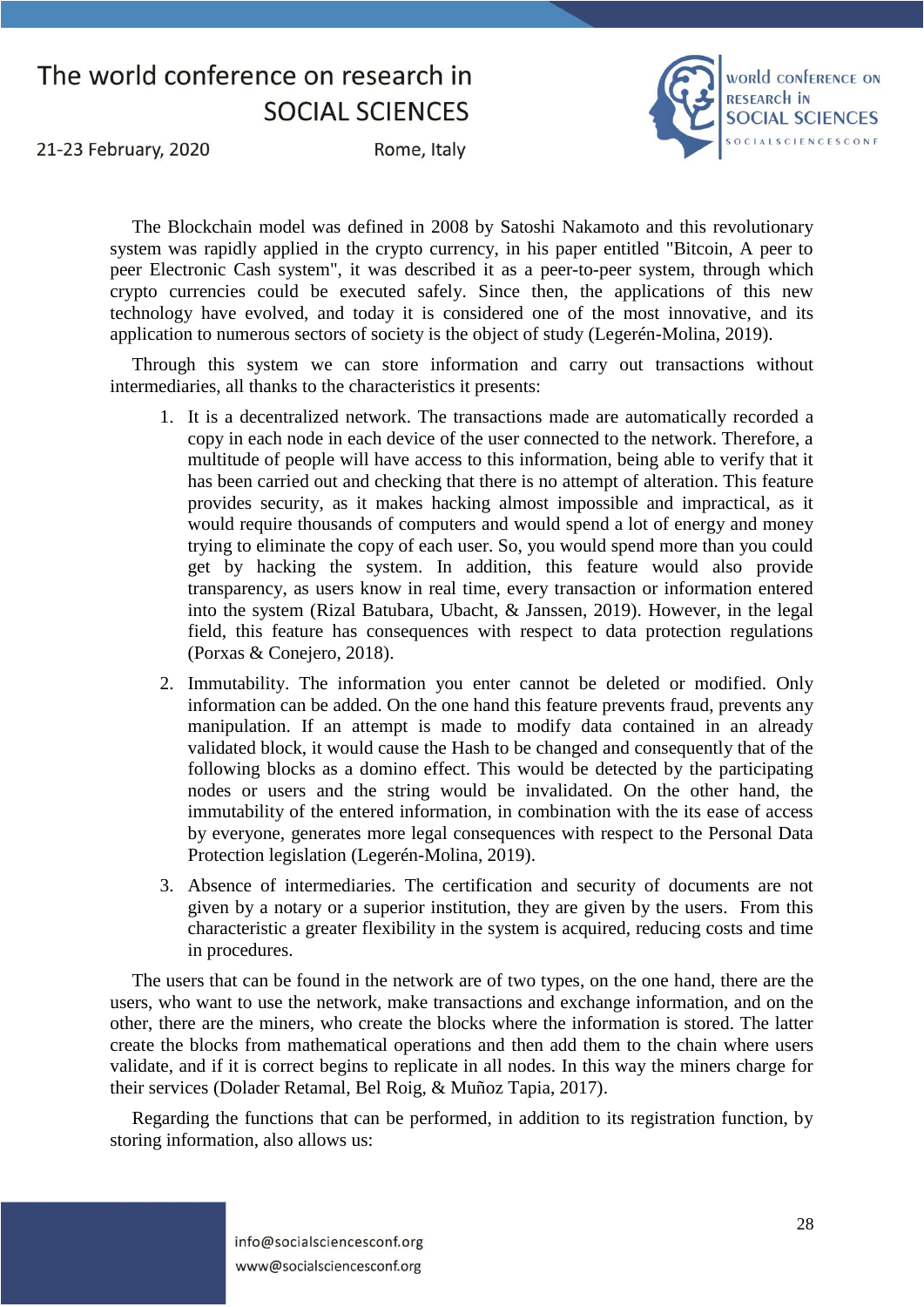

21-23 February, 2020

Rome, Italy

- The exchange between your users of money, securities, rights... through tokens. Tokens are the creation of digitized assets. And in the Blockchain system they function as means of exchange.
- It allows the creation of Smart contracts. These contracts allow token transactions to be made through the Blockchain network. Besides, its execution is linked to a pre-programmed condition, so that when that condition is met, the contract will be executed by itself. These also have legal consequences regarding their modality as a contract and their validity (Legerén-Molina, 2014).

It is worth mentioning that the original technology has evolved giving rise to different types of blockchain, depending on who has access to the information, so when implementing a blockchain solution there are three possible technologies (Lin & Liao, 2017):

- The first access policy is the Public blockchain, which are characterized by the fact that anyone can participate in the network and every participant has access to the information contained in the blockchain. As it is an open network participant do not need permissions to access and their identity can be anonymous. This type of chain is best suited to the use of intelligent contracts. Notable examples of this type are Bitcoin and Ethereum.
- Secondly, the Private blockchain does not grant access to everyone, instead you need permission from the creator. The identities are known by the creator or managing organization where the permissions are centralized. The number of users is limited as well as the actions they can perform. These chains would lose the characteristic of transparency of the information presented by the public as their autonomy focuses on a single organization. They are mostly used by companies with the goal of maintaining greater privacy. Examples of this type are Hyperledger or Multichain.
- Lastly, we find the federated or consortium. In this case the autonomy does not have a single organization, but several that unite to decide the conditions of the network with a group leader coordinating this interaction. These are partially decentralized systems which are mostly more used in the financial sector. One example of this usage by a financial institution can be found in R3(Banks) (Legerén-Molina, 2019).

In short, Blockchain is a technology that we must consider in the government framework because it would bring us numerous benefits such as:

- Reduced economic costs, time and complexity of government information exchange processes. It would increase the connections between government and citizens and between public administrations. For example, public institutions could exchange information about taxes or crime quickly and cheaply.
- Reduction of bureaucracy, discretionary power and corruption, using distributed accounting books and the use of intelligent contracts.
- Increases of automation, transparency and accountability of information in government records for the benefit of citizens.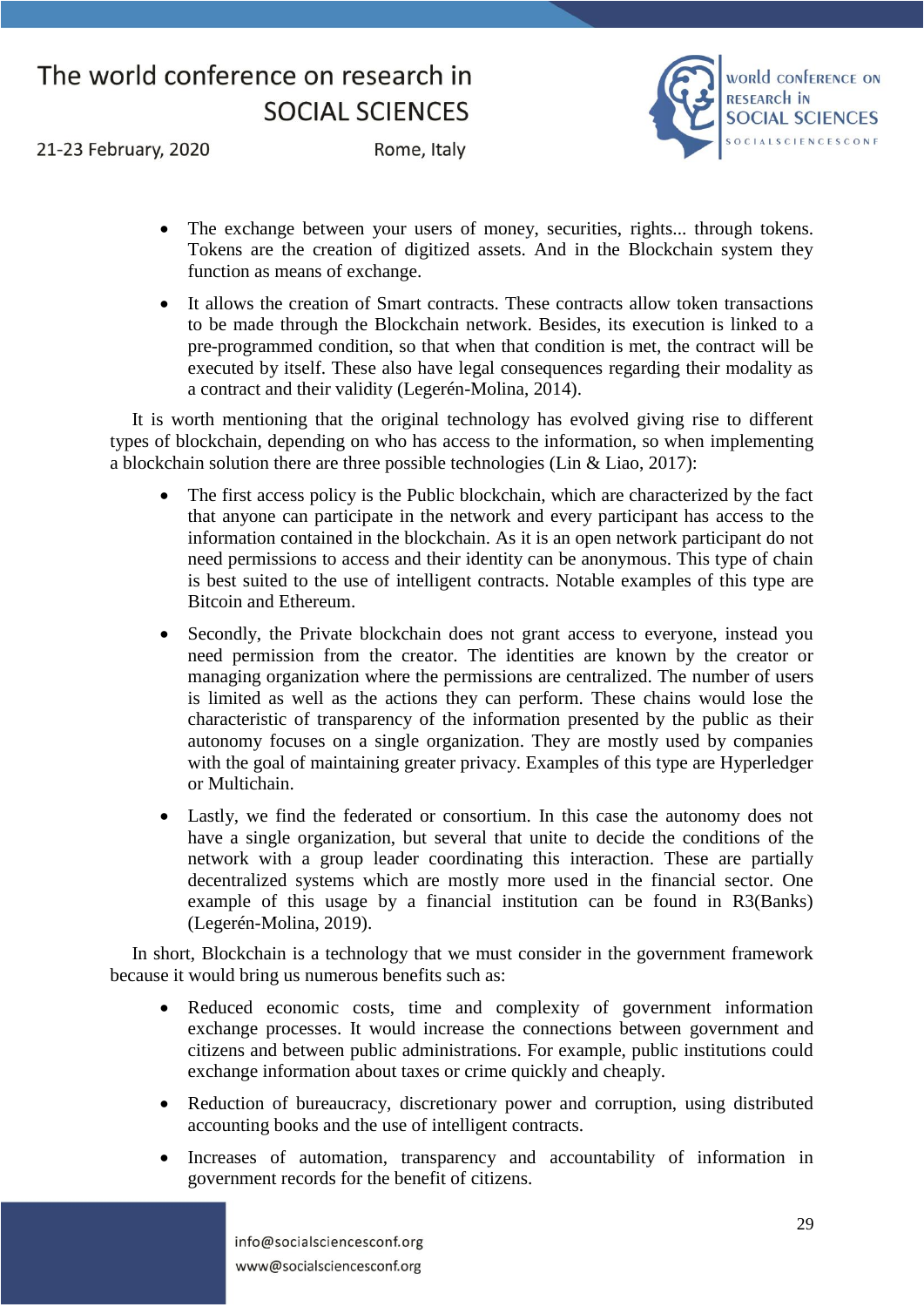

21-23 February, 2020

Rome, Italy

 Increased confidence of citizens and businesses in government processes and records as they are not under the sole control of government (Allessie, Sobolewski, & Vaccari, 2019).

Given the strong points of blockchain technology, it is no surprise that many more companies, countries and international organizations (Figure 1) are adopting it for their capabilities of providing transparency, participation, traceability and security.

*Figure 1: Blockchain in the Public Sector, as of March 2017. Blockchain experiments in the public sector are accelerating globally, with a concentration in the US and Europe.*



*Source: Deloitte Analysis in conjunction with the Fletcher School at Tufts University. Deloitte University Press.* 

An example of the implementation of this system is the Estonia's government, that in the 90' began to build the foundations for today's e-services. The country created a population database, which included an individual's name, ID code, date of birth and place of residence ("Blockchain — e-Estonia," n.d.). The country developed an online identity system and digital signatures that enables citizens to easily verify themselves when performing online tasks such as banking and voting. They are also the creators of the first international e-Residency programme (Figure 2) that enables digital entrepreneurs to start and manage an EU-based company online.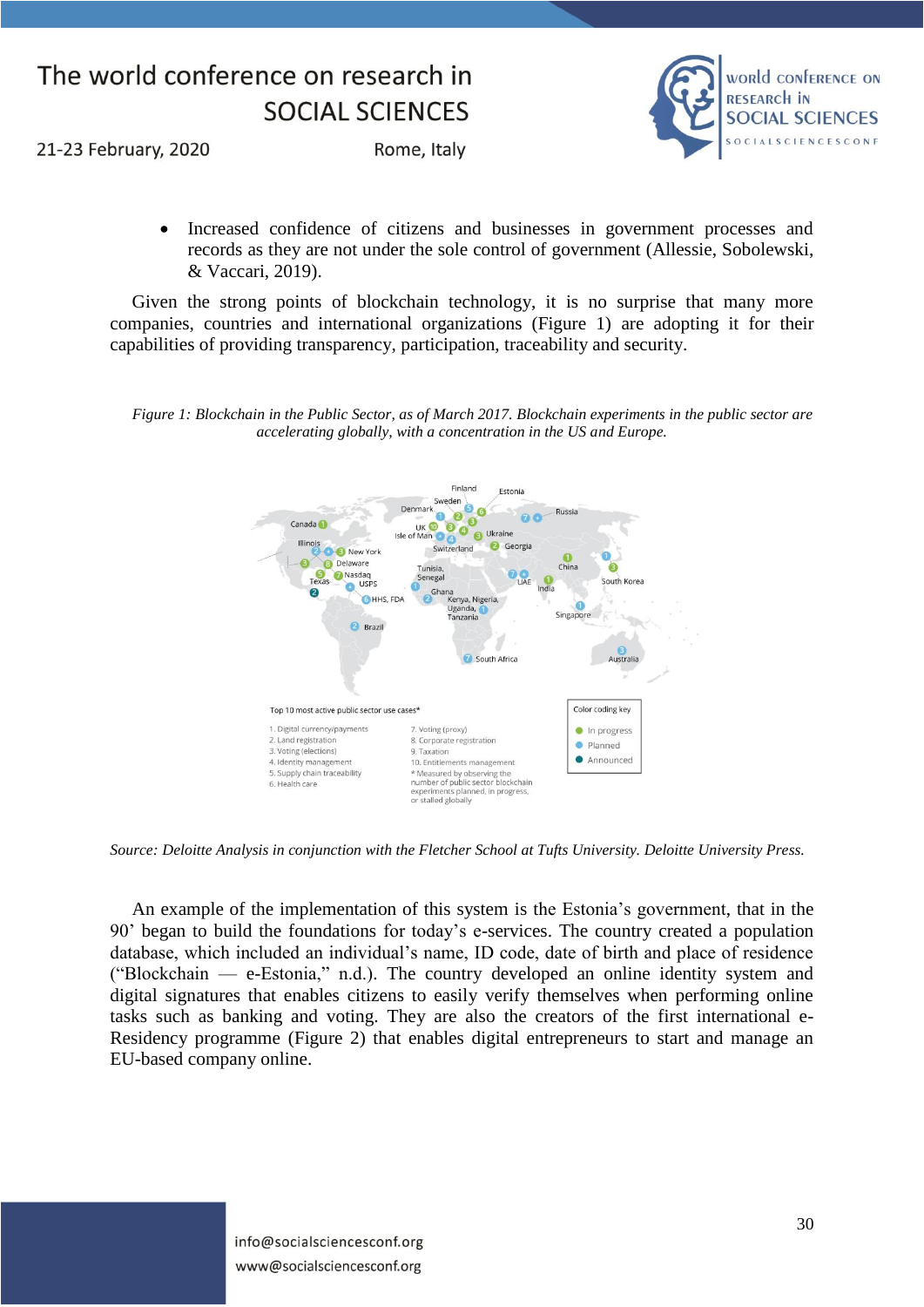

21-23 February, 2020

Rome, Italy





*Source: https://e-resident.gov.ee/welcome/.*

#### **2.2 Legal Framework**

Blockchain is a new technology that does not yet have a specific regulation. That is why it must be adjusted to the current legislation. However, due to its characteristics, it conflicts with data protection regulations.

The legislation in which we will base ourselves to know the limits of this technology is the following one:

- Regulation (EU) 2016/679 of the European Parliament and of the council of 27 April 2016, on the protection of natural persons regarding the processing of personal data and on the free movement of such data, and repealing Directive 95/46/EC (General Data Protection Regulation)
- Organic Law 3/2018 of 5 December on the Protection of Personal Data and the guarantee of digital rights

Also we will make a mention on one of the functionalities that contain Blockchain, the one to realize intelligent contracts, the same ones will have to adjust to the general principles of the contracting, to the rights and obligations gathered in the country of execution, in our case to the Spanish Civil Code.

### **3. Legal Review**

The technology advances in a fast way with respect to the legislation, and for that reason, it is necessary to evaluate the legal aspects that affect the Blockchain technology, so that it allows us to continue advancing.

First, before going into the aspects that produce legal consequences in Blockchain, we must know why the data protection regulations apply. The Regulation (EU) 2016/679 of the European Parliament and of the council of 27 April 2016, on the protection of natural persons about the processing of personal data and on the free movement of such data, protects the personal data of natural persons of European citizens. Therefore, the data of legal entities spilled in Blockchain will not have this protection. On the other hand, in spite of the fact that the Blockchain data are encrypted by cryptographic techniques, such as the so-called Hash,

> info@socialsciencesconf.org www@socialsciencesconf.org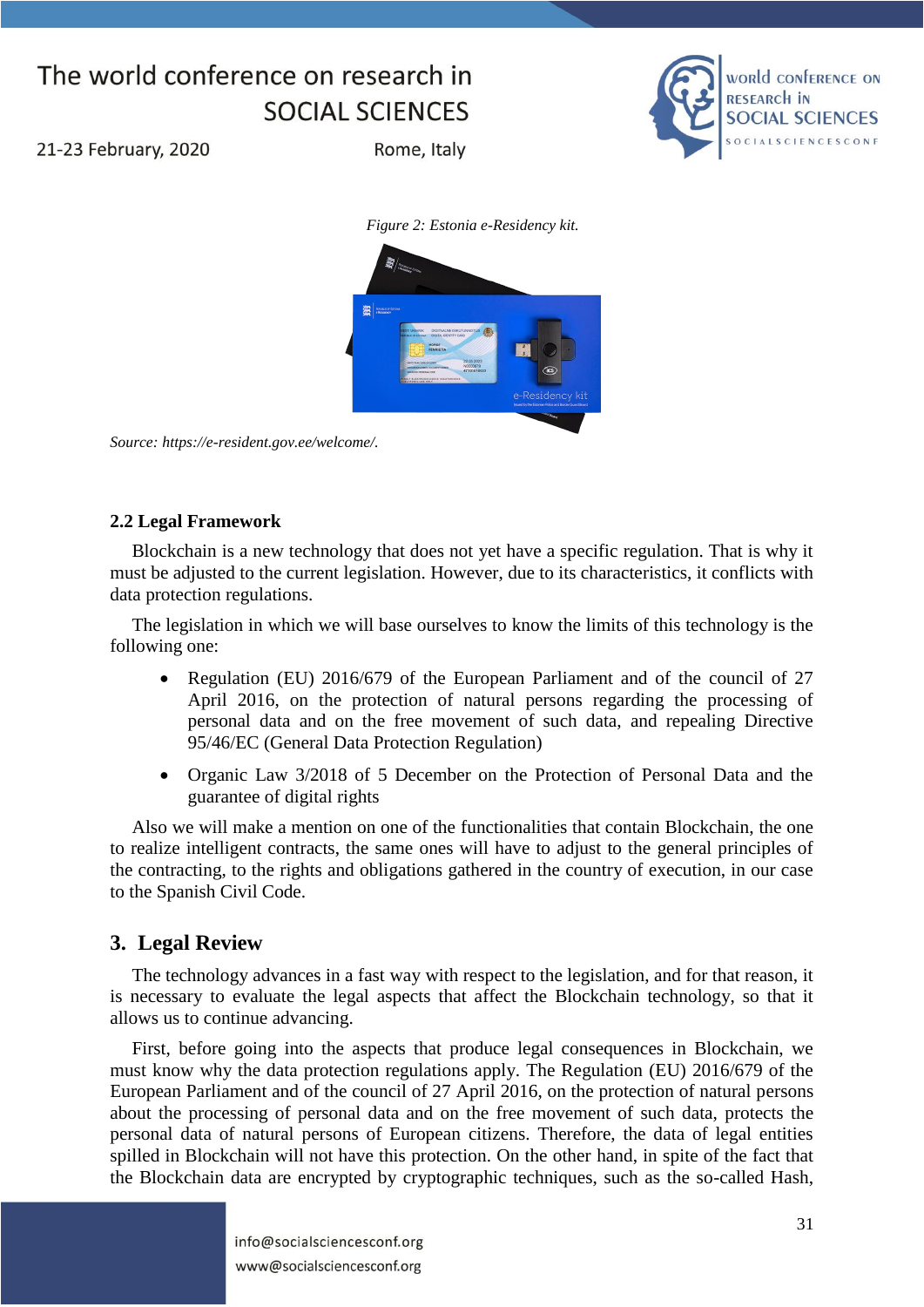

21-23 February, 2020

Rome, Italy

the Regulation will also be applicable and so the European Data Protection Authorities in the Working Group, Article 29, clarify that they include as personal data any encrypted data, including through the use of Hash, algorithms in the block strings. Also, the jurisprudence of the TJUE, of the Second Chamber of the TJUE, in its sentence 582/14 of October 19, 2016, establishes that when the pseudonyms combined with other data allow to identify the person, these data will have personal character.

Therefore, all the data poured in blockchain, of personal character, whether encrypted by cryptographic techniques or pseudonyms, and always within the European framework, the Data Protection Regulation of the European Union will be applicable to them.

Furthermore, in countries such as Spain, its Organic Law 3/2018, of 5 December, on the Protection of Personal Data and the guarantee of digital rights, we must bear in mind that it also extends the protection of the data of deceased persons, in its Article 3.

Once we know that the European Data Protection Regulation applies and is complied with, we move on to analyse what aspects influence it. On the one hand, this system complies with some of the essential elements protected by the regulation, such as consent requirements. The proof of this is recorded in the system's transaction history, which shows that users always validate and verify the information that enters the chain. On the other hand, it complies with design privacy with pseudonyms and hash algorithms, users' information regarding personal data is encrypted.

However, there are other points that conflict, due to their decentralized and immutable nature, and they are the following:

- Right to rectification. The immutable character, implies that once the block is closed the information cannot be modified, which is incompatible with the right to rectification contained in Article 16 of the Data Protection Regulation of the European Union, which must allow the data subject to rectify data that are inaccurate. By means of the Blockchain system it will only be possible to add information but never to modify it.
- Right to erasure ('right to be forgotten'). With the immutable character, it also implies that the information cannot be deleted. Once information is added to the chain and validated, it is impossible to remove it. This is incompatible with the right to erasure, contained in Article 17 of the Data Protection Regulation of the European Union, since the interested party has the right to have his personal data deleted if he so requests.
- Principles relating to processing of personal data. As we do not know the period of conservation of the information in Blockchain, it is incompatible with Article 5 of the Regulation, about the principles relating to processing, since it provides for the limited conservation of information.
- Data controller. Regulated in the chapter IV of the Regulation. At Blockchain there is no Data Controller. Due to the decentralized nature of Blockchain, each participant in the network is placed on an equal footing with the others regarding the transactions, each one validates and verifies its own information and that which includes the others. So, there is no single figure to whom to turn in order to be able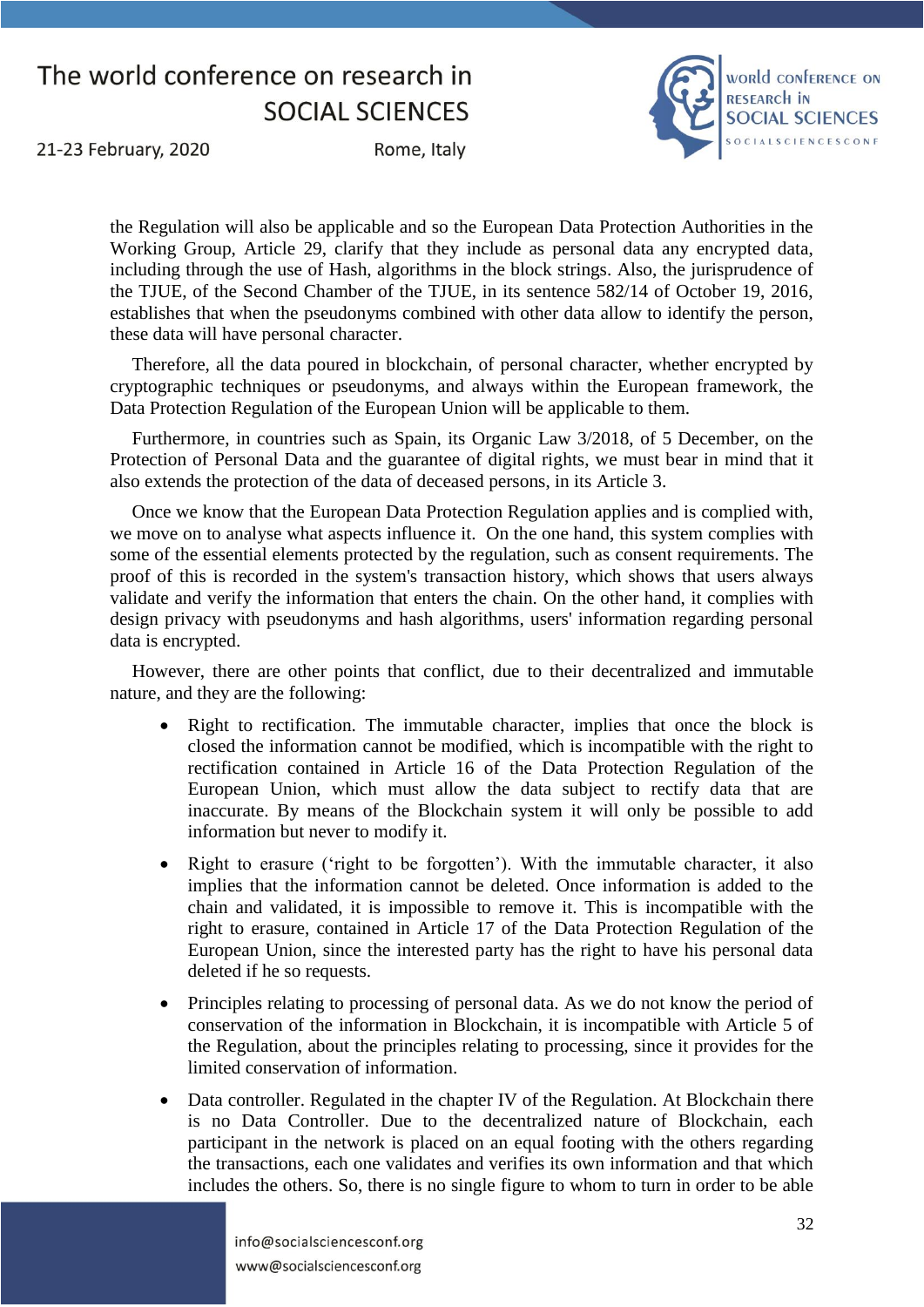

21-23 February, 2020

Rome, Italy

to exercise the rights in the regulations, or who determines the data and purposes of the processing, or in short who controls that the obligations established by the regulations are fulfilled. In this way, there is also no third party responsible, such as the data protection delegate, if the large-scale data requirements are met (EUBlockchain, 2018).

Currently in Europe there are no case law pronouncements regarding Blockchain and Data Protection. However, we highlight the report of the European Parliament: "Blockchain and General Data Protection Regulation. Can distributed ledgers be squared with European data protection law?" On the possibility that these digital books can be brought into line with European data protection regulations. It sets out what is needed to bring regulations into line, and that is through regulatory guidance, support for codes of conduct and certification mechanisms to provide greater legal certainty and also funding for research, as it considers that solutions could be found through interdisciplinary research, the development of technical and governance solutions and experiments with block chain protocols (Michele Finck, 2019).

It should be noted that there are already companies working on possible solutions for blockchain and its adaptation to certain elements of the Regulation. For example, work is being done to incorporate an "editable blockchain", by means of which the information entered can be modified or deleted (Legerén-Molina, 2019).

With respect to Blockchain's functionalities, such as Smart Contracts, with respect to its legal aspects, these contracts will be valid if they respect the requirements of the Civil Code and the specific legislation depending on the object of the contract (Legerén-Molina, 2014).

#### **4. Conclusion**

Society has undergone a process of transformation in the way it works, leaving behind traditional forms of organization and becoming a Globalized Society.

Furthermore, with the arrival of the Information Society, where technologies have come to stay, adapt and provide benefits, they demand from the State a process of modernization and implementation of new technologies for the development of their management and organization.

Through eGovernment, this implementation of new technologies is made possible. And it is that more and more information is stored and managed, which makes more difficult and costly the administrative tasks of governments. A new technology appears for it, the Blockchain technology which brings us numerous benefits that until today we had not seen.

Through this technology there are many initiatives that could be carried out, speed up the processes of Public Administrations, increase the transparency of information, gain trust with citizens by increasing their connection with the State, prevent fraud or develop Smart Contracts, and all from its distributed database.

The problem is that the technology progresses in an unstoppable and fast way, this causes the regulations that regulate it to become obsolete, not adapting to the new technological challenges. Therefore, it will be necessary to carry out legislative work that, considering the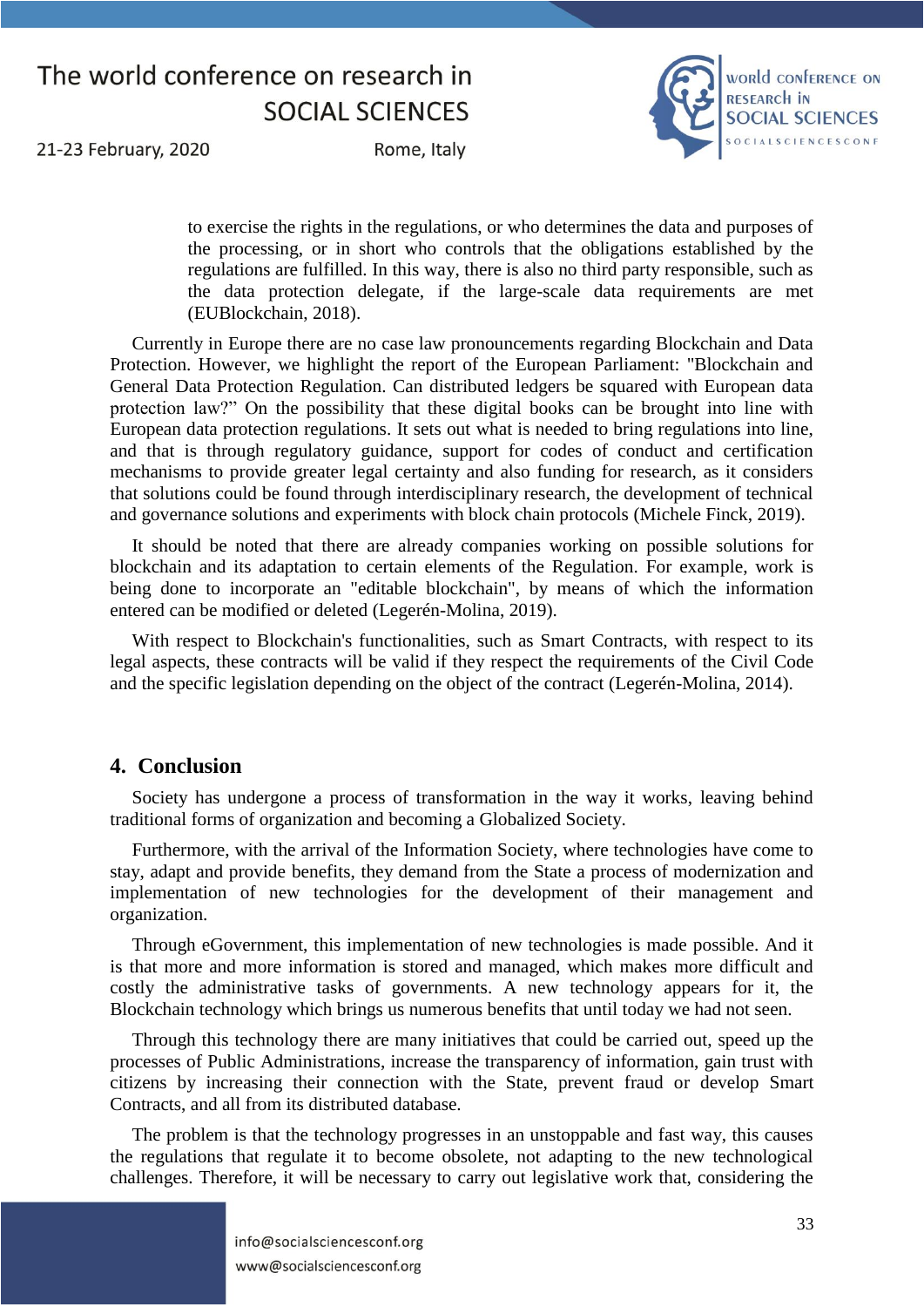

21-23 February, 2020

Rome, Italy

characteristics of the technology, adapts to its use, without forgetting the protection of citizens' rights.

For that reason, in Blockchain and its possible use in the eGovernment, in which it contributes us numerous benefits, it will be necessary to consider the aspects that limit us its use, in this case in front of the regulation of Personal Data Protection. With the purpose of solving it by means of a compromising and innovative legislative work. In such a way that the regulations never suppose us an impediment in the technological evolution of our society.

#### **References**

- Alexopoulos, C., Charalabidis, Y., Androutsopoulou, A., Loutsaris, M. A., & Lachana, Z. (2019). Benefits and Obstacles of Blockchain Applications in e-Government. In *Proceedings of the 52nd Hawaii International Conference on System Sciences* (pp. 3377–3386). https://doi.org/10.24251/HICSS.2019.408
- Allessie, D., Sobolewski, M., & Vaccari, F. (2019). *Blockchain for digital government*. https://doi.org/10.2760/93808
- Blockchain e-Estonia. (n.d.). Retrieved January 21, 2020, from https://eestonia.com/tag/blockchain/
- Dolader Retamal, C., Bel Roig, J., & Muñoz Tapia, J. (2017). La blockchain : fundamentos, aplicaciones y relación con otras tecnologías disruptivas. *Economía Industrial*, (405), 33–40.
- EUBlockchain. (2018). Blockchain and the GDPR, 4–31. Retrieved from https://www.eublockchainforum.eu/sites/default/files/reports/20181016\_report\_gdpr.pdf
- Finck, M. (2018). Blockchains and Data Protection in the European Union. *European Data Protection Law Review*, *4*(1), 17–35. https://doi.org/10.21552/edpl/2018/1/6
- Finck, Michele. (2019). Blockchain and the General Data Protecion Regulation: Can distributed ledgers be squared with European data protection law?, (July). https://doi.org/10.2861/535
- Franciscon, E. A., Nascimento, M. P., Granatyr, J., Weffort, M. R., Lessing, O. R., & Scalabrin, E. E. (2019). A Systematic Literature Review of Blockchain Architectures Applied to Public Services. In *2019 IEEE 23rd International Conference on Computer Supported Cooperative Work in Design (CSCWD)* (pp. 33–38). IEEE. https://doi.org/10.1109/CSCWD.2019.8791888
- Harrison, T. M., Guerrero, S., Burke, G. B., Cook, M., Cresswell, A., Helbig, N., … Pardo, T. (2012). Open government and e-government: Democratic challenges from a public value perspective. *Information Polity*, *17*(2), 83–97. https://doi.org/10.3233/IP-2012-0269
- Lee, S. M., Tan, X., & Trimi, S. (2005). Current practices of leading e-government countries. *Communications of the ACM*, *48*(10), 99–104. https://doi.org/10.1145/1089107.1089112

Legerén-Molina, A. (2014). Revista de derecho civil. *Revista de Derecho Civil*, *5*(2), 193–